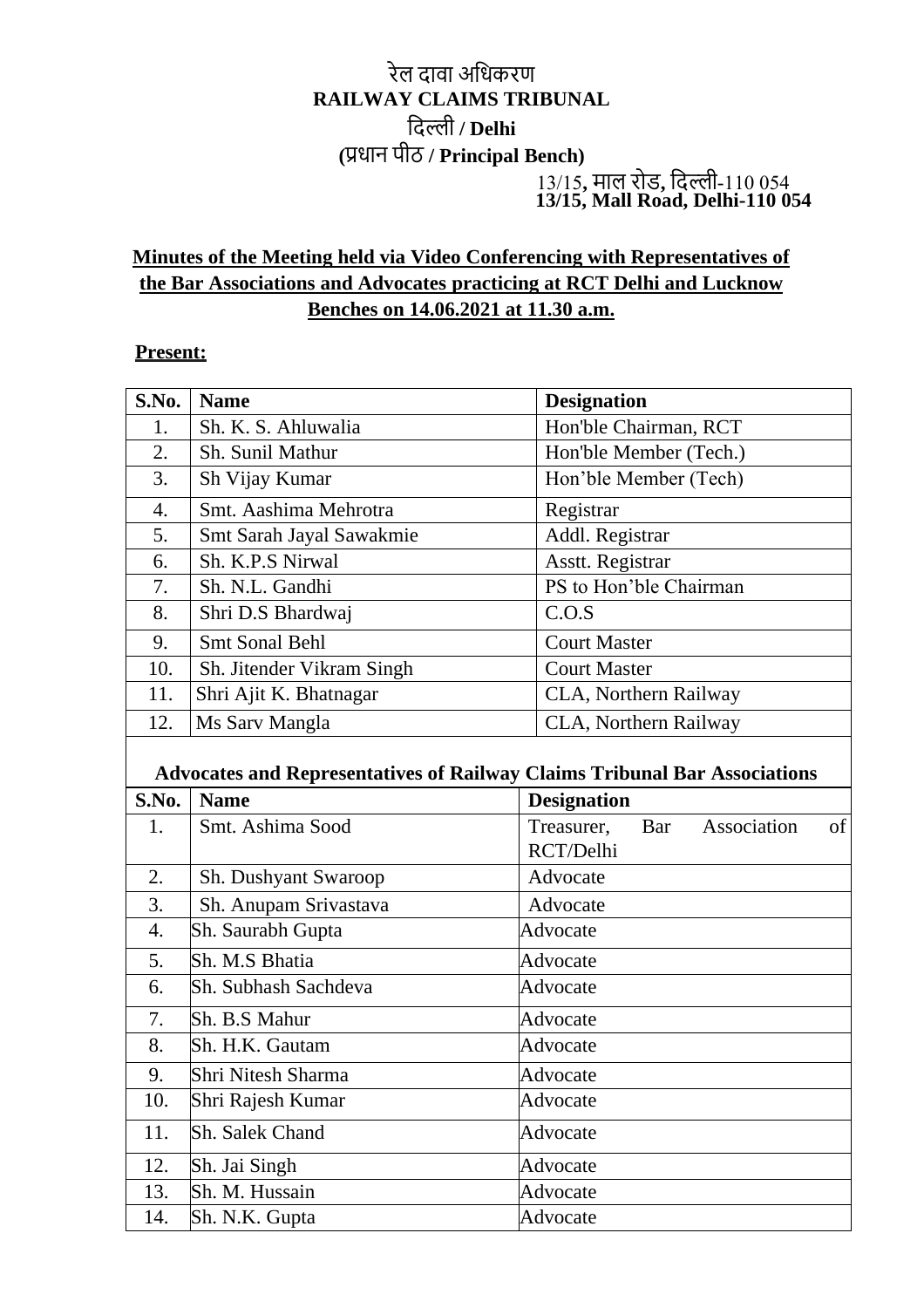| 15. | Sh. P. K. Singh          | Advocate |
|-----|--------------------------|----------|
| 16. | Shri M.P Rana            | Advocate |
| 17. | Sh. C.P. Singh           | Advocate |
| 18. | Shri R.K Agnihotri       | Advocate |
| 19. | <b>Sh. Sukhdey Singh</b> | Advocate |
| 20. | Sh. S.C. Rajpal          | Advocate |
| 21. | Smt Purnima Sharma       | Advocate |
| 22. | Sh. Anuj Mahur           | Advocate |
| 23. | Sh. Rajveer Singh        | Advocate |
| 24. | Madan Pal                | Advocate |
|     |                          |          |

- 1. A meeting was held on 14.06.21 with the advocates practicing at RCT, Delhi which included the office bearers of the three Bar Associations namely Bar Association of RCT/Delhi, Bar Association of erstwhile RCT/ Ghaziabad and the Association of Railway Advocates. The main agenda of the meeting was to take a considered decision for resumption of court proceedings in view of the prevailing COVID-19 situation which has started to improve in and around Delhi. Moreover, it was previously decided by Hon'ble Chairman in the virtual meeting held on 27.05.21 with Members, officers and staff of RCT, Delhi to hold a virtual consultative meeting on 14.06.21 with the members of Bar Associations to take their views on the matter.
- 2. The meeting commenced with the Hon'ble Chairman, RCT, extending a warm welcome to all the participants.
- 3. Registrar, RCT gave a short brief about the agenda of the meeting and requested the Bar Association representatives to express their views.
- 4. Smt. Ashima Sood, advocate stated that from 21st June, 2021 onwards virtual court hearings should commence for hearing miscellaneous matters and from July onwards, other cases can be taken up depending upon the prevailing COVID-19 situation.

 Shri N.K Gupta, advocate stated that till 30th June, 2021, there should be no court hearings and from Ist July onwards, virtual court hearings should commence.

 Shri P.K Singh, advocate from RCT, Lucknow stated that virtual hearings should take place till July 31st. In cases where both parties are in agreement, evidence should be recorded from August, 2021 onwards if the 3rd wave of COVID-19 doesn't arrive and the situation permits. He stressed upon the need to ensure that all RCT staff are vaccinated before resumption of Court proceedings. This was reiterated by Shri CP Singh.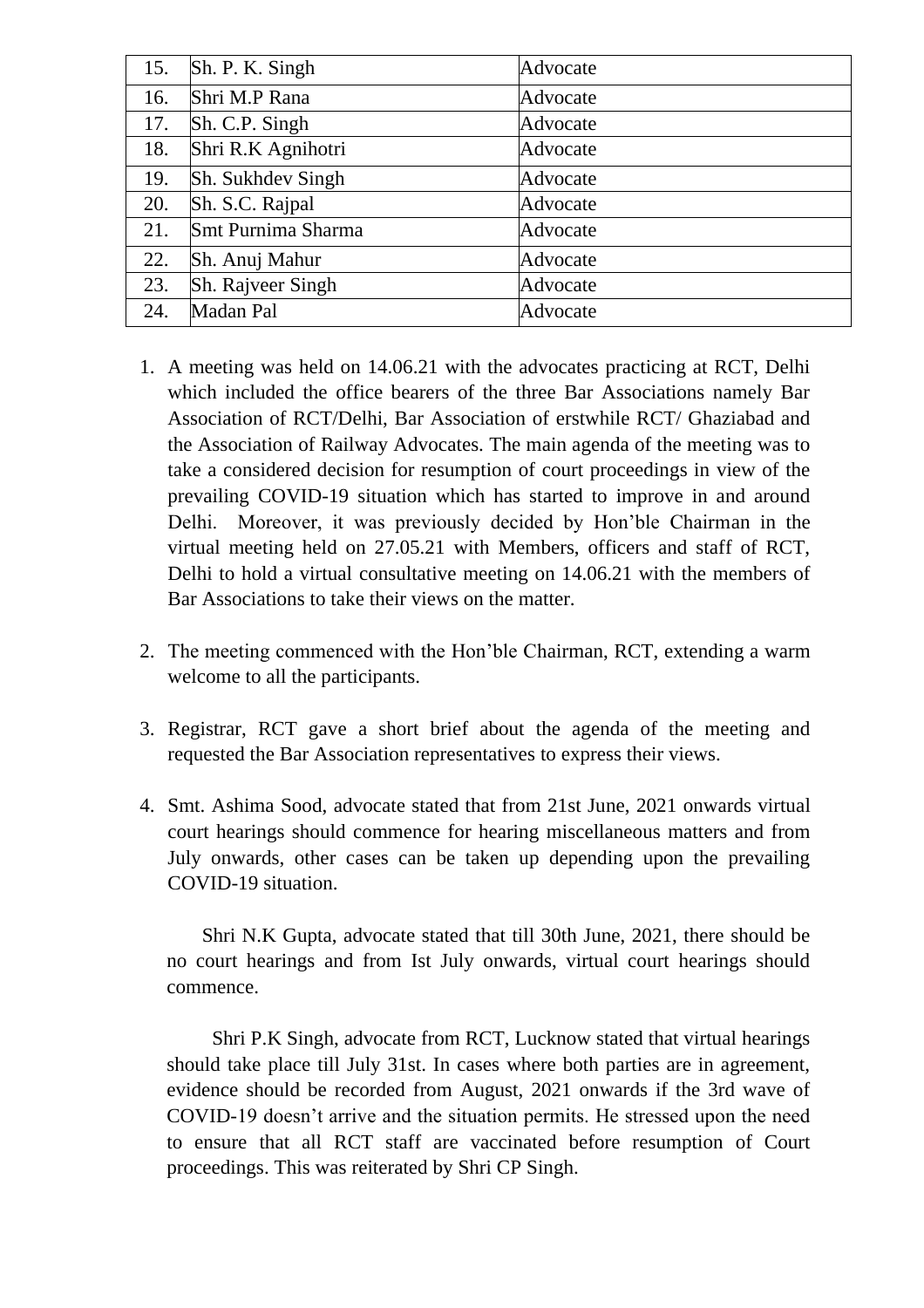Shri M. Hussain, advocate stated that he has no problem with the resumption of Virtual court proceedings.

 Shri Subhash Sachdeva, advocate stated that virtual court hearings should commence from Ist July onwards.

 Shri B.S Mahur, advocate stated that till the end of June 2021, virtual courts can function and that from July onwards physical courts should be allowed to be held.

 Shri H.K. Gautam stated that till June end, there should be no virtual hearings. It should commence from July onwards and evidence cases be taken up in August, 2021 only.

5. From the respondent's side, Shri Dushyant Swaroop, advocate stated that from Ist July, 2021 virtual court hearings should commence. Depending on the COVID-19 situation, evidence cases can be taken up in August,2021 in cases where the claimants reside in and around the Delhi/NCR area. In the case of deponents residing out of station, they can be given dates in September 2021 for evidence. He further stated that in cases where WS has been filed in bulk recently, the issues may be framed.

 Shri S. C Rajpal, Shri M.S Bhatia, Shri R.K Agnihotri, Shri Anupam Srivastava and Shri Saurav Gupta, all agreed with the suggestions given by Shri Dushyant Swaroop.

- 6. It was informed that some of the advocates recently lost their lives due to COVID-19. Hon'ble Chairman stated that on receipt of a formal communication from the respective Bar Associations to this effect, a formal virtual meeting will be held to pay homage to the departed souls.
- 7. After listening to the views of the advocates from the Claimants side and Respondent side and taking the inputs from the Hon'ble Members (Technical), and Registrar, RCT, and also keeping in mind the directions of Hon'ble High Court of Delhi passed on 14.05.2021, the Hon'ble Chairman issued the following directions:
- i. From 21.06.2021 to 25.06.2021, cases in which written statements have been recently filed shall be pre-poned and listed for framing of issues. No other case during this period shall be listed before the respective Benches.
- ii. From 28.06.21 to 02.07.21, cases of Miscellaneous nature involving Execution matters, condonation of delay, correction in spellings of names etc shall be taken up by the respective Benches;